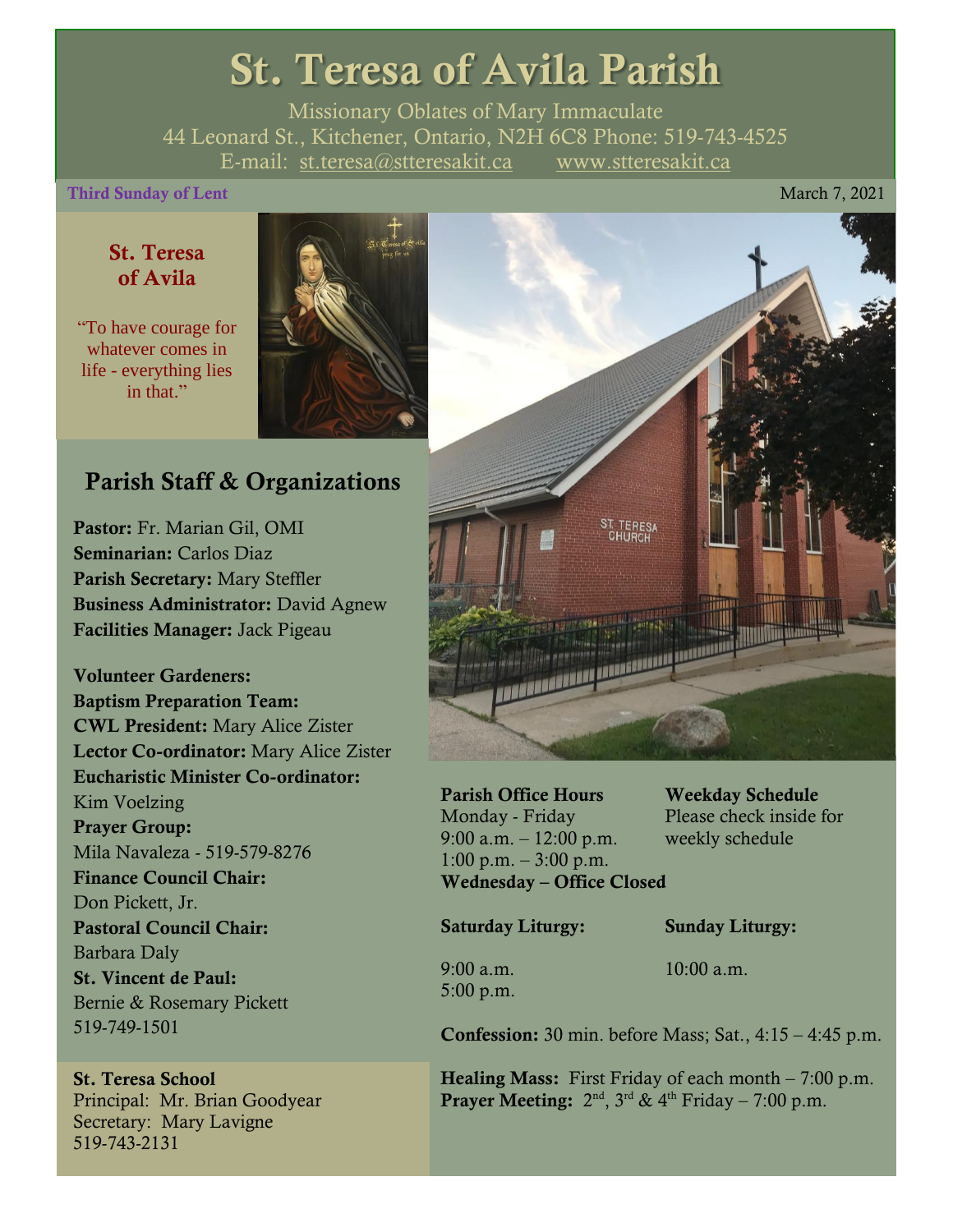#### **Third Sunday of Lent**

In today's Gospel (*J 2:13-25*) we read about how Jesus overturned the tables of the merchants and the moneychangers in the Temple at Jerusalem. In order to understand the relevance of Jesus' action, we must learn more about the activities that were going on in the temple area. Worship at the Temple in Jerusalem included animal sacrifice, and merchants sold animals to worshipers. Moneychangers exchanged Roman coins, which bore the image of the Roman emperor, for the temple coins that were needed to pay the temple tax. Entering the temple, Jesus discovered how deceiving appearances can be. While the place appeared to fulfill its function, closer inspection revealed that it had forgotten its purpose. The trappings were still in place but the place had no heart for its raison to exist. It had been taken over by buyers and sellers, consumers and marketers who knew how to fill the pews and meet the capital campaign goals. The ways of the world invade the Church gradually, subtly, never intentionally, always in service of the Church and its mission. Soon the Church is full of cattle and sheep and turtledoves and money changers!

Jesus is angry because the Jews have desecrated His Father's house (v. 16). When the first temple was dedicated to God, the builder, King Solomon, called it "an exalted temple for [him], a place for God's dwelling forever" (1 Kgs 8:13). At that dedication, "the glory of the LORD filled the temple" (1 Kgs 8:11). God isn't confined to the temple, but the temple is a special place where He would meet men. In this house men would come to worship Him, and sacrifices were offered to Him. This house was built to display His glory. But the sounds of confession have been replaced with the sounds of commerce. Gone are silent prayers to God. They have been exchanged for the angry chorus of men haggling over the price of bulls and sheep. The cooing of doves and the stink of manure now occupy the place that used to be reserved for men to humble themselves and worship God. Jesus levels a charge, but the charge is not unethical practices. They have twisted the purpose of the temple. Jesus is denouncing impure worship. The holiness and gravity of worship have been lost. People have forgotten why they come to the temple in the first place.



Diocese of Hamilton Prayer Calendar 2021

March 8– Rev. Joe S. Selvanayagam March 9– Rev. Stephen Gilbert March 10 – Sisters of St. Joseph of Cluny (S.J.C.) March 11 – Rev. Marko Puljic, O.F.M. March 12 – Rev. Robert Kavelj, O.F.M. March 13 – Rev. Ilija Petkovic March 14 – **Fourth Sunday of Lent**

**Vocations** 

#### **Third Sunday of Lent March 7, 2021**

Jesus cleaned out the temple of money changers. He was angry; He was zealous; He spoke with authority. He was doing what He had to do, even though it involved risk, danger, insult and wonder. Such is a religious vocation in the Church. If you think God might be calling you to be a priest, religious, or permanent deacon, call Most Reverend Wayne Lobsinger, VG, EV, Auxiliary Bishop & Vocations Director, Diocese of Hamilton at (905) 528-7988 x2222. [vocations@hamiltondiocese.com](mailto:vocations@hamiltondiocese.com)  <https://hamiltondiocese.com/vocations/>

#### Prayer for the Perseverance of Vocations

O God, You have constituted Your only-begotten Son supreme and eternal Priest for the glory of Your majesty and the salvation of mankind: grant that those whom He has chosen ministers and dispensers of His mysteries may be found faithful in fulfilling the ministry they have received. Amen.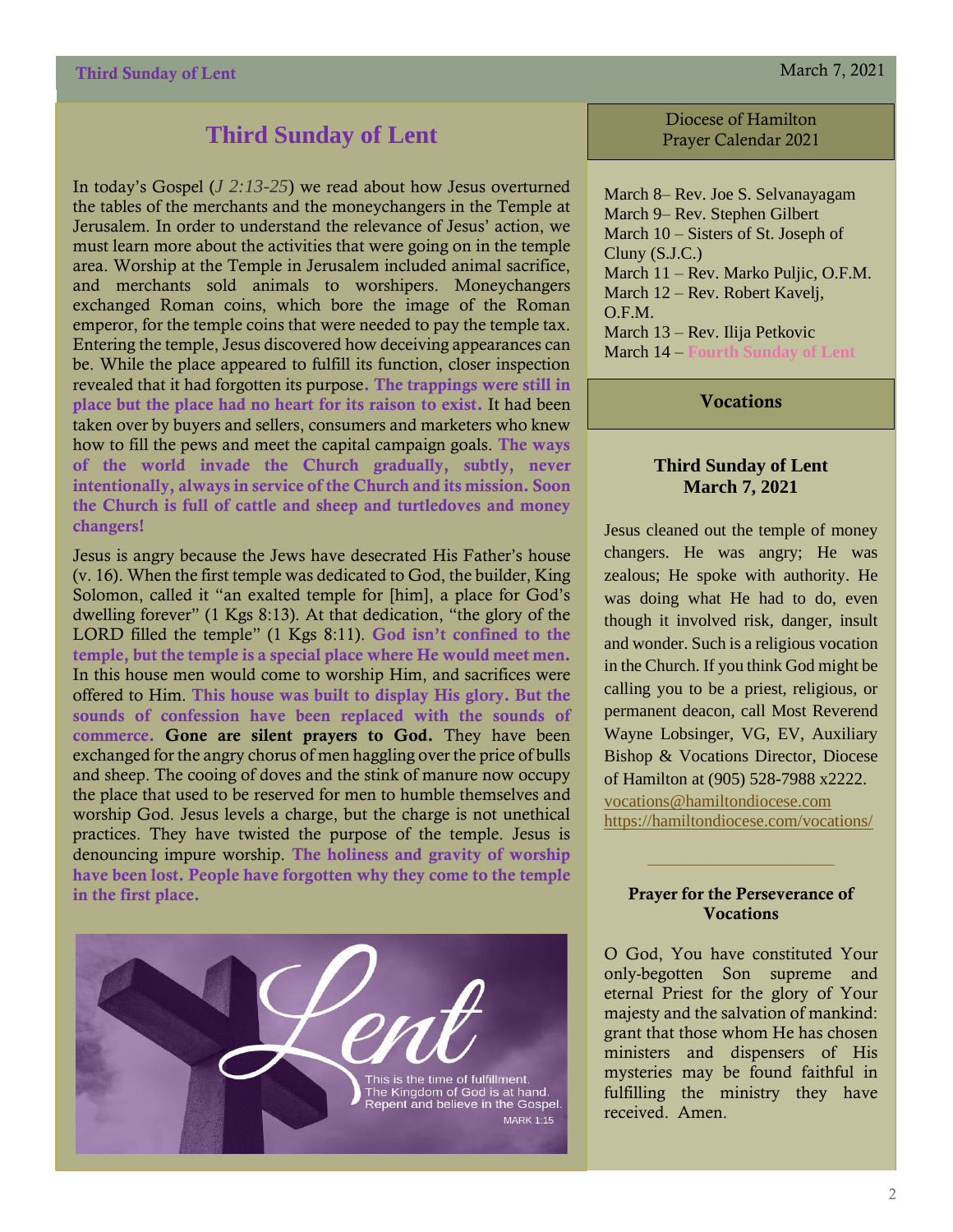#### **CHURCH IS OPEN FOR MASS AND PRAYER**

We have now resumed our usual Mass schedule. Please refer to the bulletin for any changes. You are also invited to visit Jesus, in the Most Blessed Sacrament, Monday to Friday, 9 a.m. to 8 p.m. in the Narthex. The Adoration Chapel remains closed. Please take advantage of this wonderful opportunity to come and spend some time with the Lord! Jesus is waiting for you!

The Sacrament of Reconciliation is being offered, once again, at the usual times, in the confessional in the church. Tuesday to Friday  $-30$  minutes prior to Mass. Saturday – 30 minutes prior to the 9 a.m. Mass and at 4:15-5:45 p.m. Please follow the safety rules. Note: due to renovations, location changes may be necessary and will be posted.



**DEVOTIONS FOR LENT** 

**Stations of the Cross at St. Teresa Parish -** We would like to invite all parishioners to join us for the Stations of the Cross during our Lenten season, on Fridays at 7:00 p.m., except first Fridays. If you would like to read the meditations during this devotion, please contact the parish office to let us know which Friday you would like to read.

Mass Intentions for 2021 – We are now accommodating any available request for Mass Intentions. Please call the Parish Office.

#### **OFFICE IS OPEN!**

We are all so happy that the Parish Office is now open! Admittance to the Parish Office is by appointment only. To book an appointment, please call 519-743-4525 or email: [st.teresa@stteresakit.ca.](mailto:st.teresa@stteresakit.ca) **Please help us keep everyone safe by adhering to the safety guidelines.**

At this time, we are not able to provide the social distancing required within the Office itself. To ensure the safety of all, should you arrive at the Parish Office, and wish to speak with us, we will need to communicate through the outside storm/screen door. We apologize for any inconvenience, but trust you will understand that our priority is to keep everyone safe! Thank you for your assistance and cooperation!

#### **Mass Intentions March 8, 2021 – March 14, 2021**

Tuesday, March 9, 2021 – 7:00 p.m. +Clare Schmidt – *Mary Alice & Bill Zister*

Wednesday, March 10, 2021 - **8:30 a.m.** Intentions of Rosa Artinger – *Mary Alice & Bill Zister*

Thursday, March  $11 - 8:30$  a.m. Intentions of Joanne Nolan & Family – *Mary Alice & Bill Zister & Family*

Friday, March 12, 2021 –  $8:30$  a.m.  $-$ 7:00 p.m*. –*Stations of the Cross

Saturday, March 13, 2021 9:00 a.m. – Special Intentions of Cathy Hesch – *Marion Jagelewski* 5:00 p.m. – +Carl & Fran Hergott – *Barb Hergott*

Sunday, March 14, 2021– 10:00 a.m. – Fourth Sunday of Lent (Laetare Sunday) – Year B – Parishioners of St. Teresa Parish

#### Live-streaming on Zoom

The Sunday Mass, at 10 a.m. will be livestreamed on Zoom. If you are not attending this Mass, and you wish to join Father online, please click on the following link:

**<https://zoom.us/j/5887658626> The Password is: 274733**

Daily Readings:

Lectors may find daily readings at this link: [https://readings.livingwithchrist.ca](https://readings.livingwithchrist.ca/)

#### **MASS OF CHRISM**



**DIOCESE OF HAMILTON** 

His Excellency, Bishop Crosby, will celebrate the Mass of Chrism on Monday, March 29th, 2021 in the Cathedral Basilica of Christ the King, Hamilton. This year, due to COVID capacity limitations and social distancing requirements, **attendance at the Chrism Mass will be limited to Priests only**. Each year at the Mass of Chrism, the Bishop blesses the Oil of the Sick, and the Oil of Catechumens, and consecrates Sacred Chrism. Let us pray for all who minister to God's holy people in our Diocese – our Bishops, Priests, Deacons, lay leaders, and all God's holy people.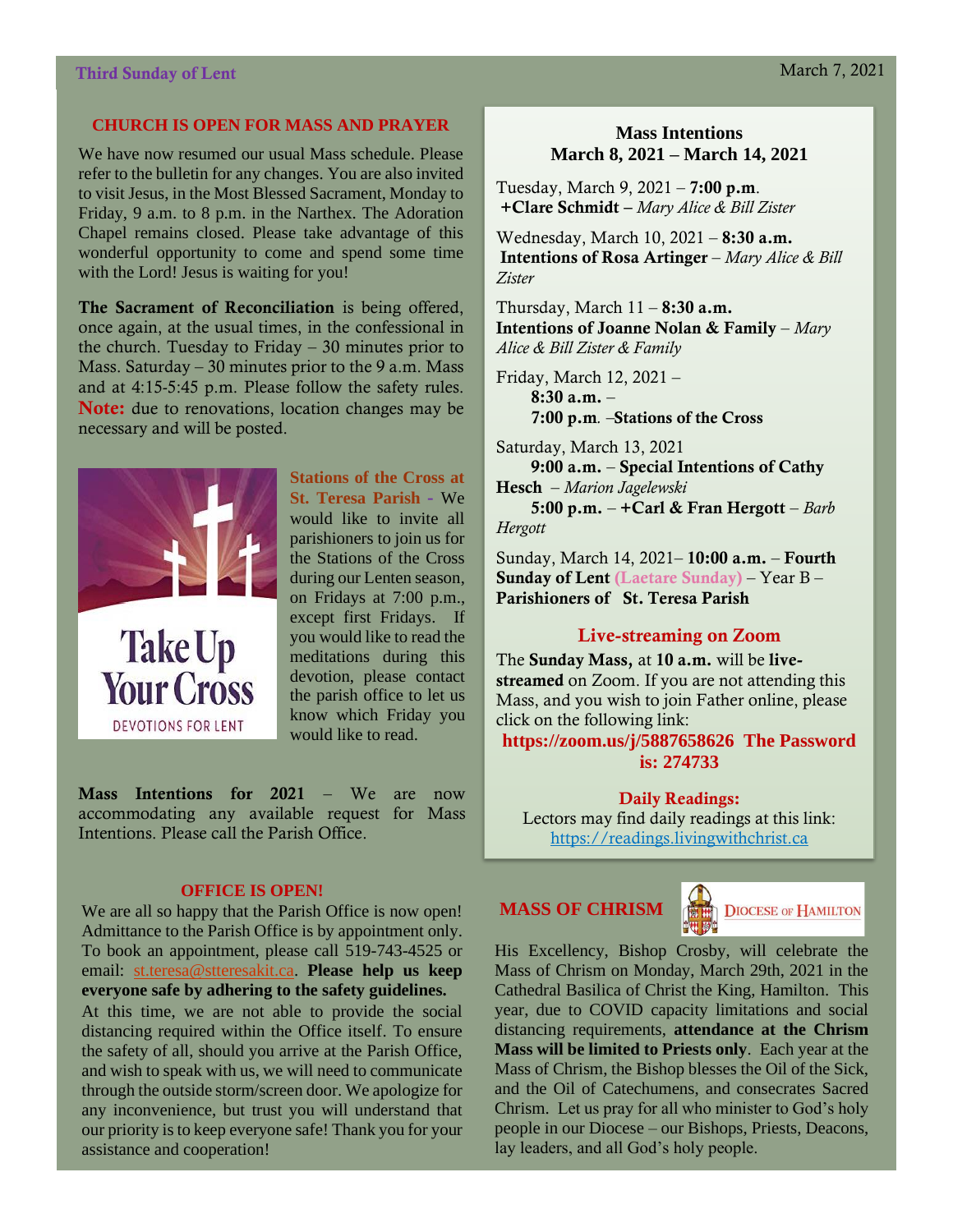#### Third Sunday of Lent March 7, 2021



**Catholic Women's League Meeting,** after the 7:00 p.m. Mass and installation of the executive this Tuesday, March 9th.

This is an IMPORTANT meeting that will be held in the Church where all safety protocols are practiced. There are two very important issues for us to discuss and vote on:

- A motion to increase the national membership dues from \$13 to \$25 annually. For us at St. Teresa's that means an increase in our annual membership fee from \$25 to \$38.
- A second motion is to change our CWL patroness from Our Lady of Good Counsel to Our Lady of Guadalupe. The reason for this change is to be more inclusive and to encourage younger membership.
- There are a number of other motions meant to streamline and simplify CWL policies and procedures.

#### **Two Benefits of being a member of CWL:**

- We pray for members and each other daily, have a monthly Mass for living and deceased members, as required by our Constitution.
- CWL is a celebration of our Catholic faith. By being a member you add power to the CWL's voice when the League lobbies the government on Social Issues.

It is very important to have your participation at the meeting. If you have questions or concerns regarding the above please call Mary Alice at 519-578-2019.



#### **Knights of Columbus**

It is a period of time never experienced that has been challenging for the Kitchener Knights of Columbus. Our normal programs and fund-raising events have been severely restricted or, unfortunately, cancelled. With the aid of today's electronics, Council 1504 is able to conduct our monthly Executive and General Meetings via ZOOM which allow us to function on a reduced basis.

We remind the community; Kitchener K of C endeavours to maintain the support to our parishes. For months now direct contact to personally recruit new members has been curtailed. To uphold momentum of the renowned works of the Kitchener K of C, we invite any Catholic man over 18 years of age to consider becoming a member of the Kitchener Knights of Columbus. Please visit our website at [Knights of Columbus 1504 –](https://kofc1504.org/) Father Funcken Council [#1504, Kitchener, Ontario Canada \(kofc1504.org\)](https://kofc1504.org/) for current K of C information, the latest edition of our newsletter The Echo.



In response to the COVID-19 restrictions, the Lectures in Catholic Experience like all on-campus, public gatherings–were put on hiatus this past year. We are excited to sponsor a series of online lectures during the upcoming months called Hope in the Time of COVID. Please see sju.ca/lce for more information and links.

**David Perrin, PhD - THE COLLAPSE OF SELF-TRANSCENDENCE: COVID-19 AND MEANING-MAKING IN EVERYDAY LIFE -** Wednesday, **March 17, 2021** | 4:00 p.m.-5:30 p.m.



Online Pre-registration for Kindergarten is Open: It's Time to Sign Up for School!!

It's time to sign up for the 2021-22 school year – and registering to attend one of Waterloo Region's 43 **[Catholic](https://www.wcdsb.ca/?mailpoet_router&endpoint=track&action=click&data=WyIxNjEwIiwiNThiNGY2IiwiMTM2OTIiLCJmZjg3ZTQ4Mjk4ZmMiLGZhbHNlXQ)  [elementary schools](https://www.wcdsb.ca/?mailpoet_router&endpoint=track&action=click&data=WyIxNjEwIiwiNThiNGY2IiwiMTM2OTIiLCJmZjg3ZTQ4Mjk4ZmMiLGZhbHNlXQ)** has never been easier.

- Children born in 2017 are eligible for Year 1 Kindergarten (JK).
- Children born in 2016 are eligible for Year 2 Kindergarten (SK).

Parents can access the Online Pre-Registration form by clicking on the **[Register for School](https://www.wcdsb.ca/?mailpoet_router&endpoint=track&action=click&data=WyIxNjEwIiwiNThiNGY2IiwiMTM2OTIiLCI4OWE4NDRmZDdhNzMiLGZhbHNlXQ)** link on the **[WCDSB](https://www.wcdsb.ca/?mailpoet_router&endpoint=track&action=click&data=WyIxNjEwIiwiNThiNGY2IiwiMTM2OTIiLCI1MjJlODFkYzE3MjIiLGZhbHNlXQ)  [Homepage](https://www.wcdsb.ca/?mailpoet_router&endpoint=track&action=click&data=WyIxNjEwIiwiNThiNGY2IiwiMTM2OTIiLCI1MjJlODFkYzE3MjIiLGZhbHNlXQ)** and then choosing **[Kindergarten Registration](https://www.wcdsb.ca/?mailpoet_router&endpoint=track&action=click&data=WyIxNjEwIiwiNThiNGY2IiwiMTM2OTIiLCJiZTFkN2ZjYzFiMGMiLGZhbHNlXQ)**.

Further questions can be directed to Mary Lavigne, Administrative Assistant, St. Teresa School, 519-743-2131.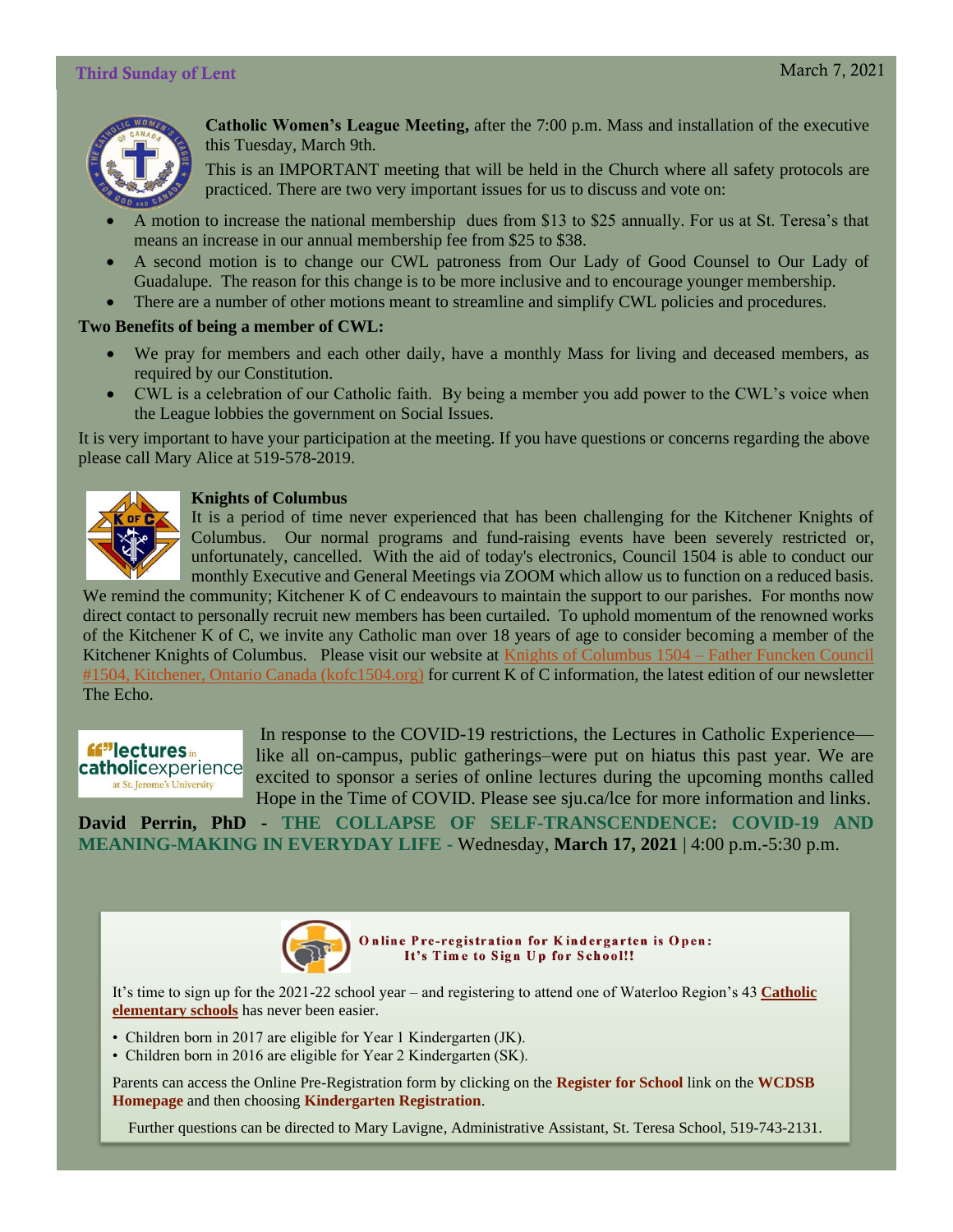#### **Stewardship Report**

As a parish community, we are celebrating Mass in the church, with reduced capacity. At this time, I would ask you to continue to keep our parish in your prayers and prayerfully consider continuing your donations. For those attending Mass, in person, a basket will be provided for you to drop off your donation, on your way out of the church.

#### **Pre-Authorized Giving**

Pre-Authorized Giving is now available for our parishioners. A digital copy of the form may be found on our website under Bulletins for 2021. Simply print the form and complete it. For those unable to print the digital copy, please contact the Parish Office. This brochure will hopefully answer any questions you may have about this exciting new option for Stewardship, here at St. Teresa Parish. Completed forms can be returned to the Parish Office via the slot in the Parish Office door or can be mailed to: St Teresa of Avila Parish, 44 Leonard St., Kitchener, ON N2H 6C8

#### **E-Transfer**

**Exciting news –** We are now able to provide E-Transfer to our parishioners. For E-Transfers, please use the following email account: **stteresakitchener@hamiltondiocese.com**

#### **CanadaHelps**

To support our parish via **credit card** or **PayPal** please visit **CanadaHelps** at canadahelps.org

You can access our parish directly on CanadaHelps by clicking on the following link:

#### **<https://www.canadahelps.org/en/charities/119110450RR0053-st-teresas-parish/>**

For those who do not get the bulletin electronically, go to canadahelps.org and then follow the instructions below:

Once you are on the homepage, you can access St. Teresa of Avila Parish by going to the Donate tab and clicking on Find a Charity. Click on the blue box that says Pick a category that is close to your heart. Now click on religion. Once you have done this you will have another tab appear that says All Locations. Click on this tab and change region to Ontario and city to Kitchener. You will now be able to scroll down until you find **STTERESAS** (Kitchener, ON appears below). Click on this link and you can then proceed with your donation.

Please note that donations made through the CanadaHelps website, will receive a tax receipt directly from CanadaHelps, via email.

You may also **send a gift directly** to our parish through the mail: **St. Teresa of Avila Parish, 44 Leonard St., Kitchener, ON N2H 6C8** or you may drop off **cash or cheque,** securely, at the Parish Office, through the mail slot in the wooden door, behind the white storm door. Please be sure to include your name, address and phone number or use your donation envelope.

**Continuing support of our parish is an act of generosity and faith. We are very grateful for any contributions you may be able to make at this time**

| Stewardship Report – February 28, 2021    |
|-------------------------------------------|
|                                           |
|                                           |
|                                           |
|                                           |
|                                           |
| February Pre-Authroized Giving  \$1603.00 |
|                                           |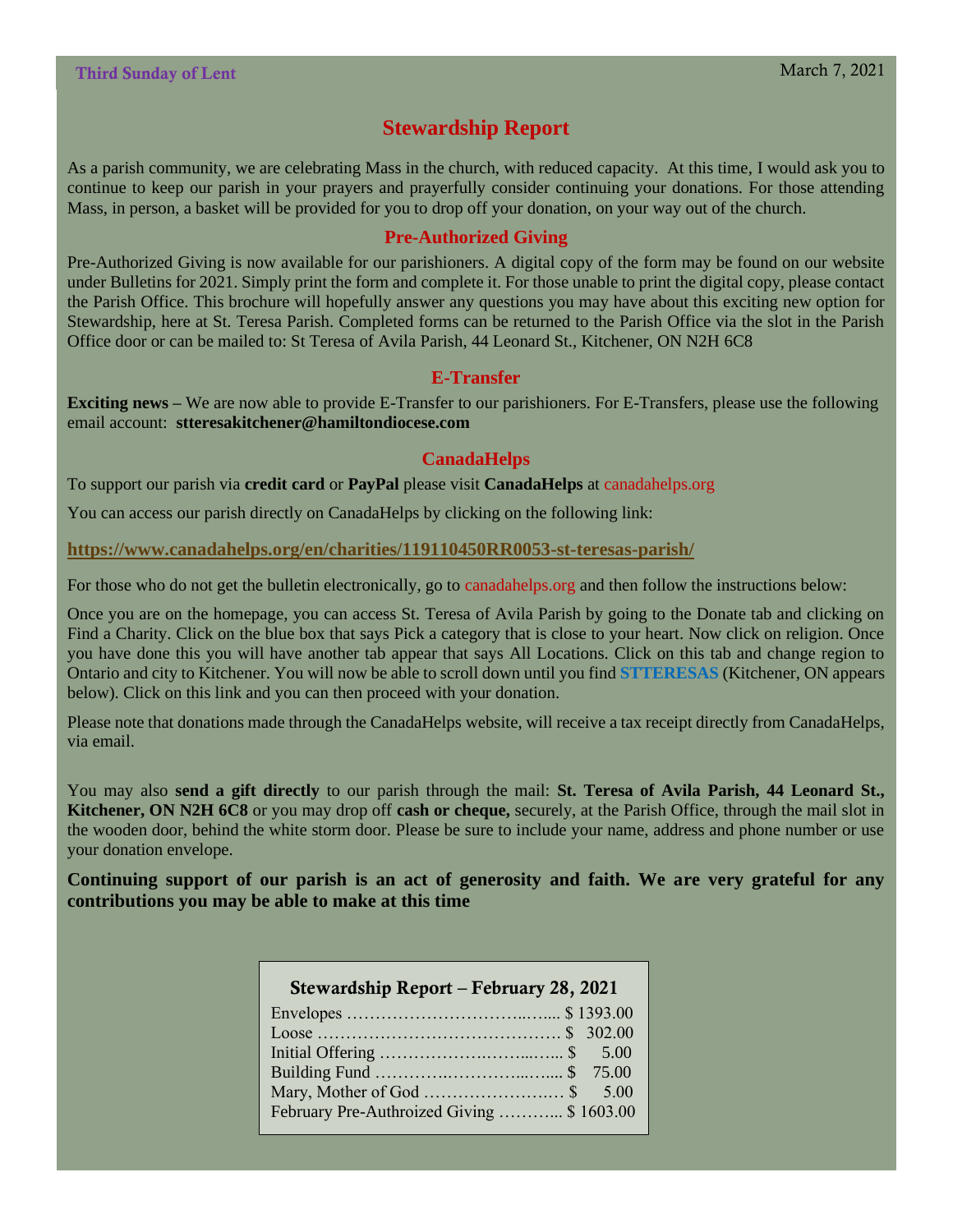## **A Year of St. Joseph**

# A Prayer to

**St.** Foseph

for Protection in Times of Tribulation

Prayer to St. Joseph

Remember, O St. Joseph, loving and powerful prot<sub>ector</sub>, that according to the tgstimony of your faithful servant, great St. Teresa, no one who is truly devoted to you Has seen his petition rejected. Filled with confidence and hope I come to you, worthy Spouse of Mary Immaculate. Do not close your ears to my prayer, you who have the glorious title of father of Jesus, but graciously hear and intercede for me. Amen.